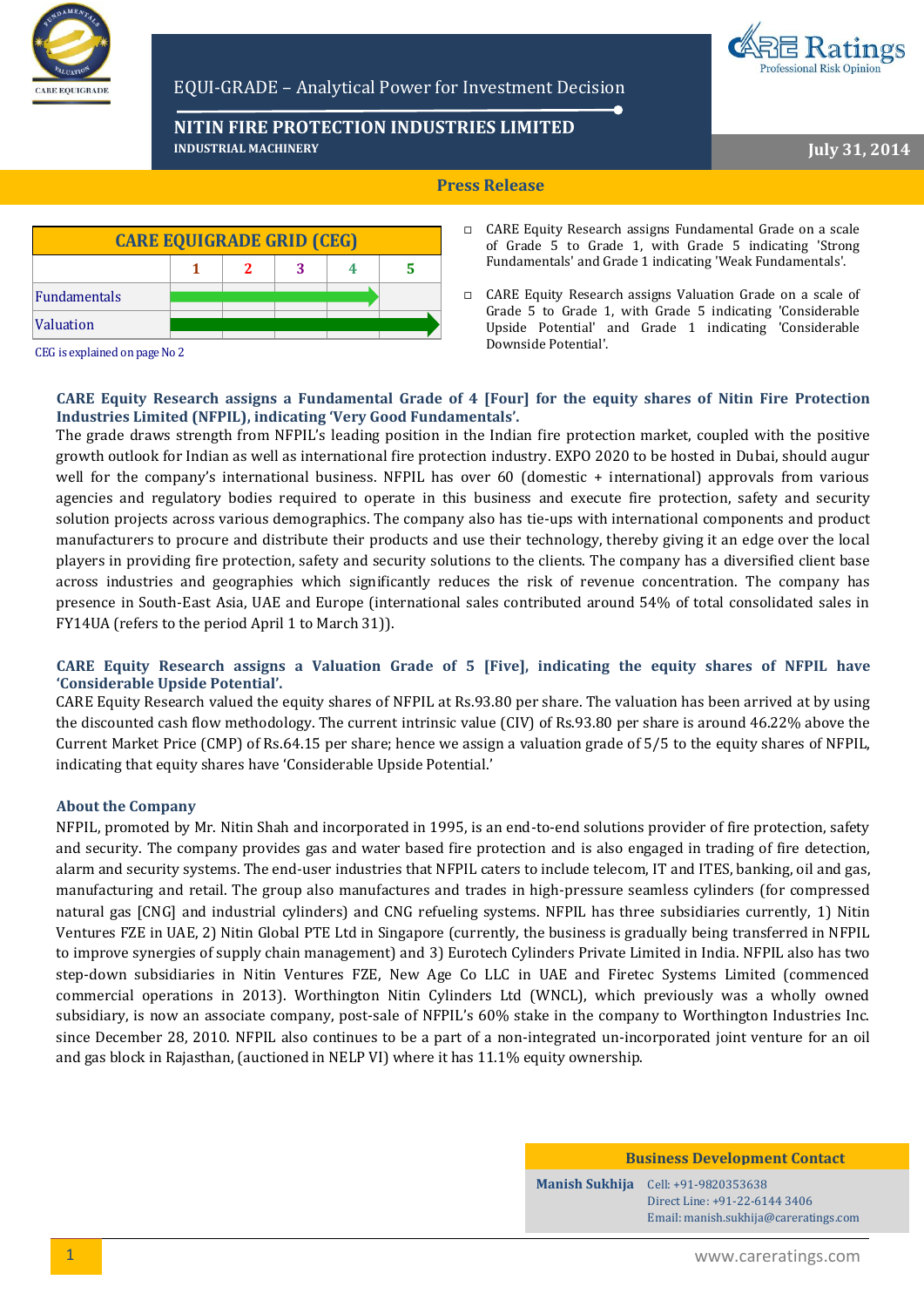



## **FUNDAMENTAL GRADE**

CARE Equity Research's Fundamental Grade is an opinion on the fundamental soundness of the company vis-à-vis other listed companies in India. The grade is assigned on a five-point scale as under:

| <b>CARE Fundamental Grade</b> | <b>Evaluation</b>          |
|-------------------------------|----------------------------|
| 5/5                           | <b>Strong Fundamentals</b> |
| 4/5                           | Very Good Fundamentals     |
| 3/5                           | Good Fundamentals          |
| 2/5                           | Modest Fundamentals        |
| 1/5                           | Weak Fundamentals          |
|                               |                            |

# **VALUATION GRADE**

This grade represents the potential value in the company's equity share for the investor over a 1-year period. The grade is assigned on a five-point scale as under:

| <b>CARE Valuation Grade</b> | <b>Evaluation</b>                                        |
|-----------------------------|----------------------------------------------------------|
| 5/5                         | Considerable Upside Potential (>25% upside from CMP)     |
| 4/5                         | Moderate Upside Potential (10-25% upside from CMP)       |
| 3/5                         | Fairly Priced $(+/- 10\%$ from CMP)                      |
| 2/5                         | Moderate Downside Potential (10-25% downside from CMP)   |
| 1/5                         | Considerable Downside Potential (>25% downside from CMP) |

Grading determination is a matter of experienced and holistic judgment, based on relevant quantitative and qualitative factors of the company in relation to other listed companies.